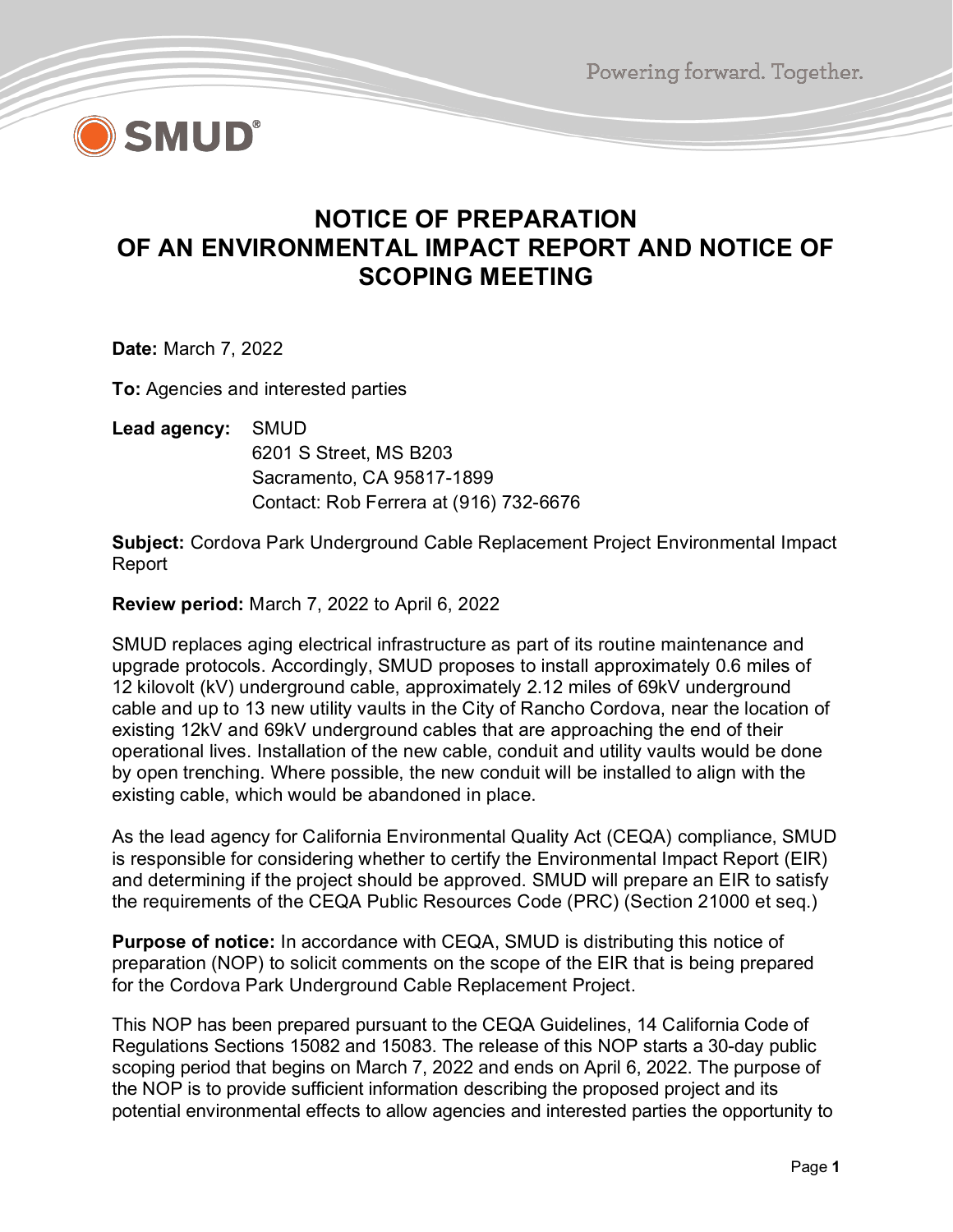provide a meaningful response regarding the scope and content of the EIR, including possible environmental impacts, mitigation measures and alternatives.

**Project location:** The project is in the City of Rancho Cordova (see Figure 1). The proposed 12kV path begins at SMUD's Cordova Park Substation located near the intersection of Ambassador Drive and Trails Court. The 12kV path travels to Ambassador Drive where it follows the road for approximately 0.6 miles until it connects to existing riser poles just east of Ellison Drive. The proposed 69kV path is approximately 2.12 miles in length.

The proposed 69kV path begins on the northwest side of Coloma Road, approximately 200 feet southeast of Sierra Madre Court. The 69kV path heads northwest from Coloma Road, crossing through the property of Mills Middle School and Cordova High School, until it connects to SMUD's Cordova Park Substation. From the substation, the 69kV path heads northeast nearly adjacent to, but outside, the backyards of homes facing Ambassador Drive until it reaches Rossmoor Drive. At Rossmoor Drive, the 69kV path turns and heads north towards the American River. The 69kV path stays along Rossmoor Drive until its termination near the American River, when the 69kV path connects to existing riser poles located between the boundaries of Rossmoor Drive and the American River. The proposed 69kV path is approximately 2.12 miles in length.

The existing 12kV and 69kV lines that run through the American River Parkway would be abandoned in place, and new conduit containing the new lines would be installed in separate trenches within the paths described above. The proposed 12kV and 69kV paths are highly disturbed due to vehicle traffic, including areas of pavement and dirt. There are residences adjacent to portions of the proposed 12kV and 69kV paths. Along Ambassador Drive, the 12kV circuit would be installed beneath existing roadways, sidewalks, or curbs and gutters. Along Rossmoor Drive, the 69kV circuit would be installed beneath existing pavement or within an existing fuel break adjacent to the pavement.

**Project objectives:** SMUD's objectives for the proposed project are to:

- Provide safe and reliable electrical service to existing and proposed development in the Rancho Cordova area
- Facilitate efficient maintenance of underground cables and infrastructure
- Maximize the use of available SMUD property and resources
- Minimize impacts to nearby sensitive receptors
- Minimize potential conflicts with existing planning efforts within the City of Rancho Cordova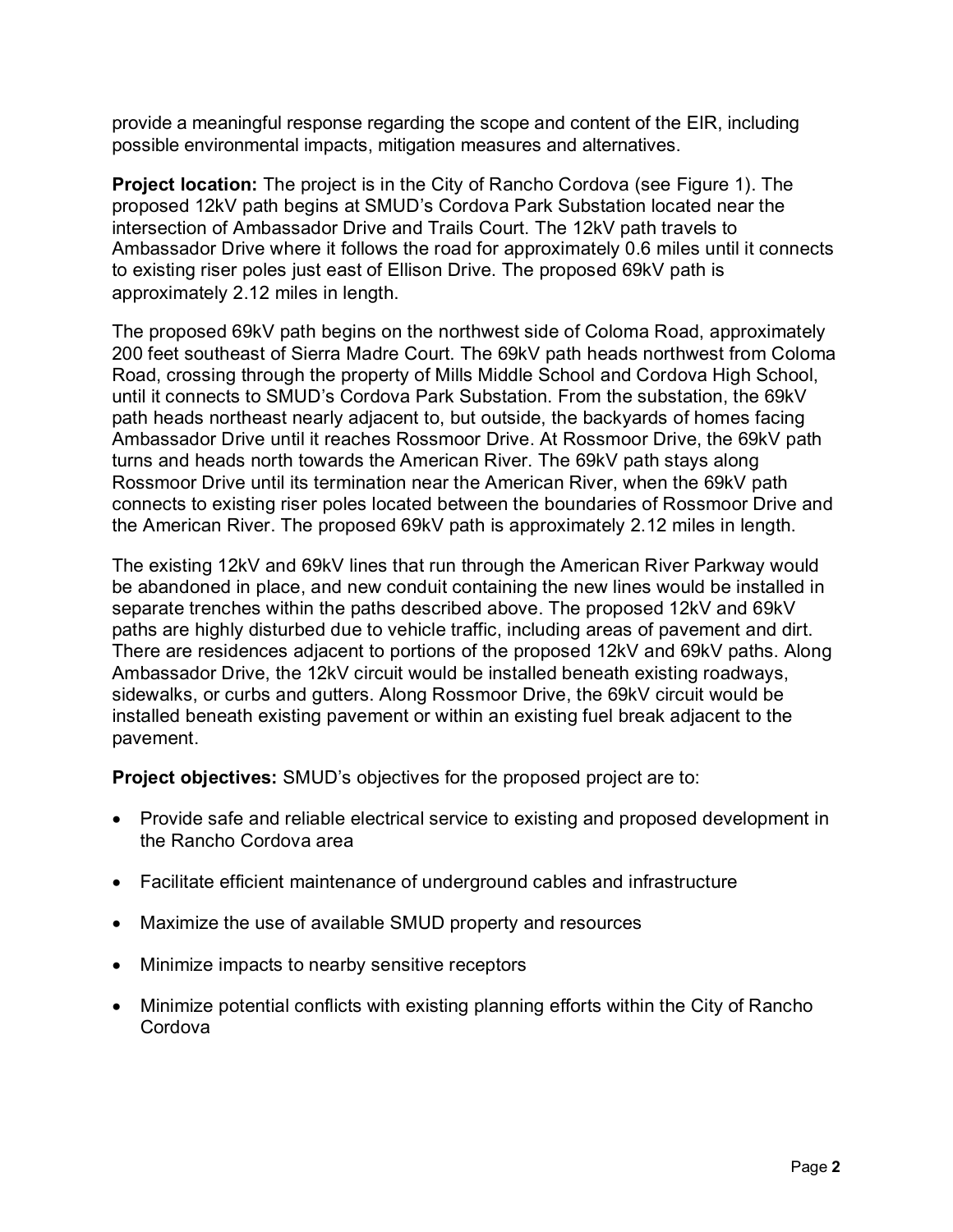

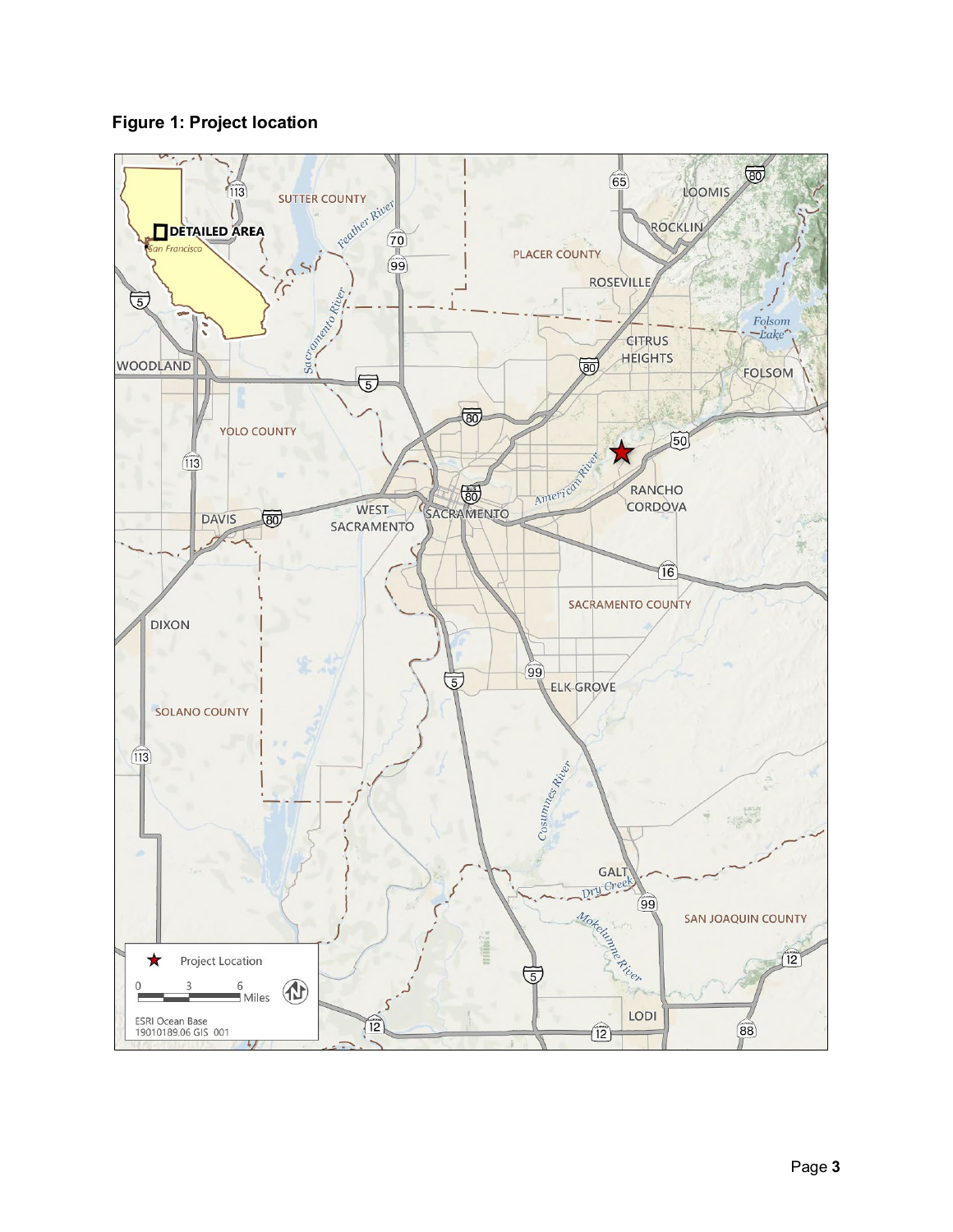**Figure 2: Project paths**

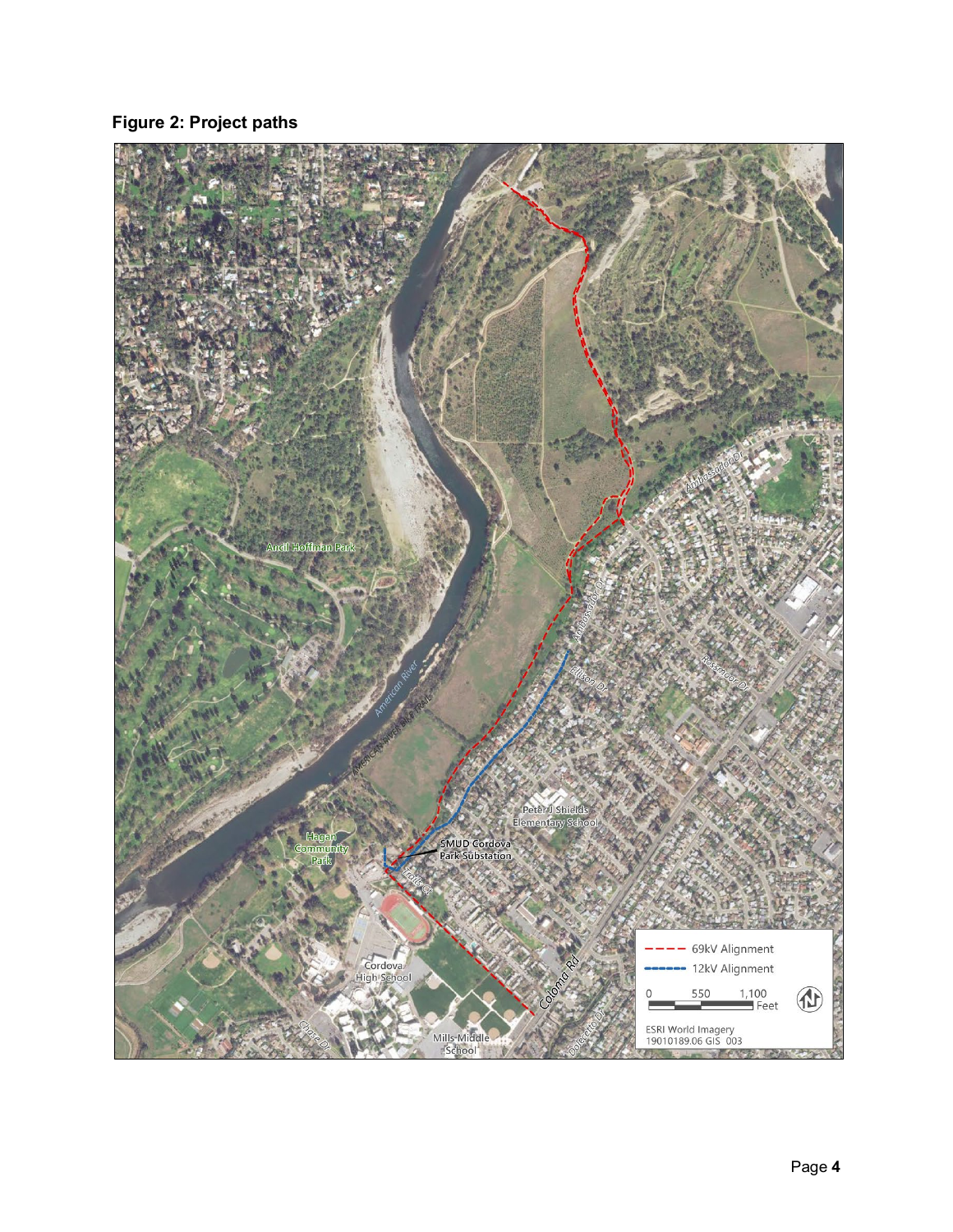**Proposed project:** The project involves the installation of approximately 0.6 miles of new underground 12kV electrical lines (cable) and approximately 2.12 miles of new underground 69kV cable to replace existing underground 12kV and 69kV cable buried directly in the ground (direct-buried) that was installed in the 1970s. The new 12kV cable also would be direct-buried while the new 69kV cable would be installed in conduits housed in concrete-encased duct banks to provide pathways and adequate spacing. The proposed project also involves installation of up to 13 new utility vaults along the 69kV path to allow access for electric cable pulling, splicing and maintenance.

The existing direct-buried 12kV cable begins at SMUD's Cordova Park Substation and extends approximately 0.6 miles east, where it connects to existing riser poles.

The existing direct-buried 69kV cable begins on the northwest side of Coloma Road, approximately 200 feet southeast of Sierra Madre Court, and extends north across the eastern property lines of Mills Middle School, Cordova High School, and Hagen Park until it enters SMUD's Cordova Park Substation located near the intersection of Ambassador Drive and Trails Court (approximately 0.45 miles). From SMUD's substation, the existing 69kV cable extends east beneath a dirt path for approximately 0.70 miles when it turns north and cuts across the American River Parkway towards the American River for approximately 0.75 miles. Note that the total existing 69kV path is approximately 1.9 miles and the proposed 69kV path is approximately 2.12 miles. The extra mileage is due to deviating from the existing route to align with Rossmoor Drive.

Since installation of the existing 12kV and 69kV cable in the 1970s, native trees have established within the existing path along the Parkway. SMUD has coordinated with Sacramento County to install the new conduit outside of the existing path to avoid potential impacts to these trees and other biological resources within the American River Parkway and to facilitate easier access for future maintenance.

Accordingly, SMUD proposes to direct-bury the new 12kV cable beneath the pavement, sidewalks, or curbs and gutters of Ambassador Drive. The proposed 69kV path would deviate from the existing path by continuing east until it heads north at Rossmoor Drive. While the exact location of the 69kV path along Rossmoor Drive is not yet known and would be determined once existing utilities beneath the pavement are identified, the 69kV path would generally be within Rossmoor Drive or the fuel break immediately west of the pavement. The 69kV path would continue along Rossmoor Drive as it intersects with the American River Parkway bike trail and continue beyond the edge of pavement at the end of Rossmoor Drive. The 69kV path would connect to existing riser poles located between the boundaries of Rossmoor Drive and the edge of the American River. Within the American River Parkway, the existing direct-buried 69kV cable would be abandoned in place.

The project would include up to 13 utility vaults to be installed at various points along the 69kV path. The proposed utility vaults would consist of pre-cast concrete, measuring 8 feet x 14 feet x 8 feet inside, requiring an excavation area of approximately 15 feet x 20 feet x 15 feet, and would generally be spaced evenly throughout the path to allow for cable pulling, splicing and maintenance.

Construction activities would occur in two phases. Phase 1 would include the 12kV path, while Phase 2 would include the 69kV path and utility vaults. Construction for Phase 1 is anticipated take up to 3 months and would begin in the summer of 2022. Phase 2 construction would take approximately 12 months once initiated and is anticipated to begin in the next 5 to 7 years. Construction activities would occur during hours identified in City of Rancho Cordova Zoning Code Section 6.68.090(E). If there is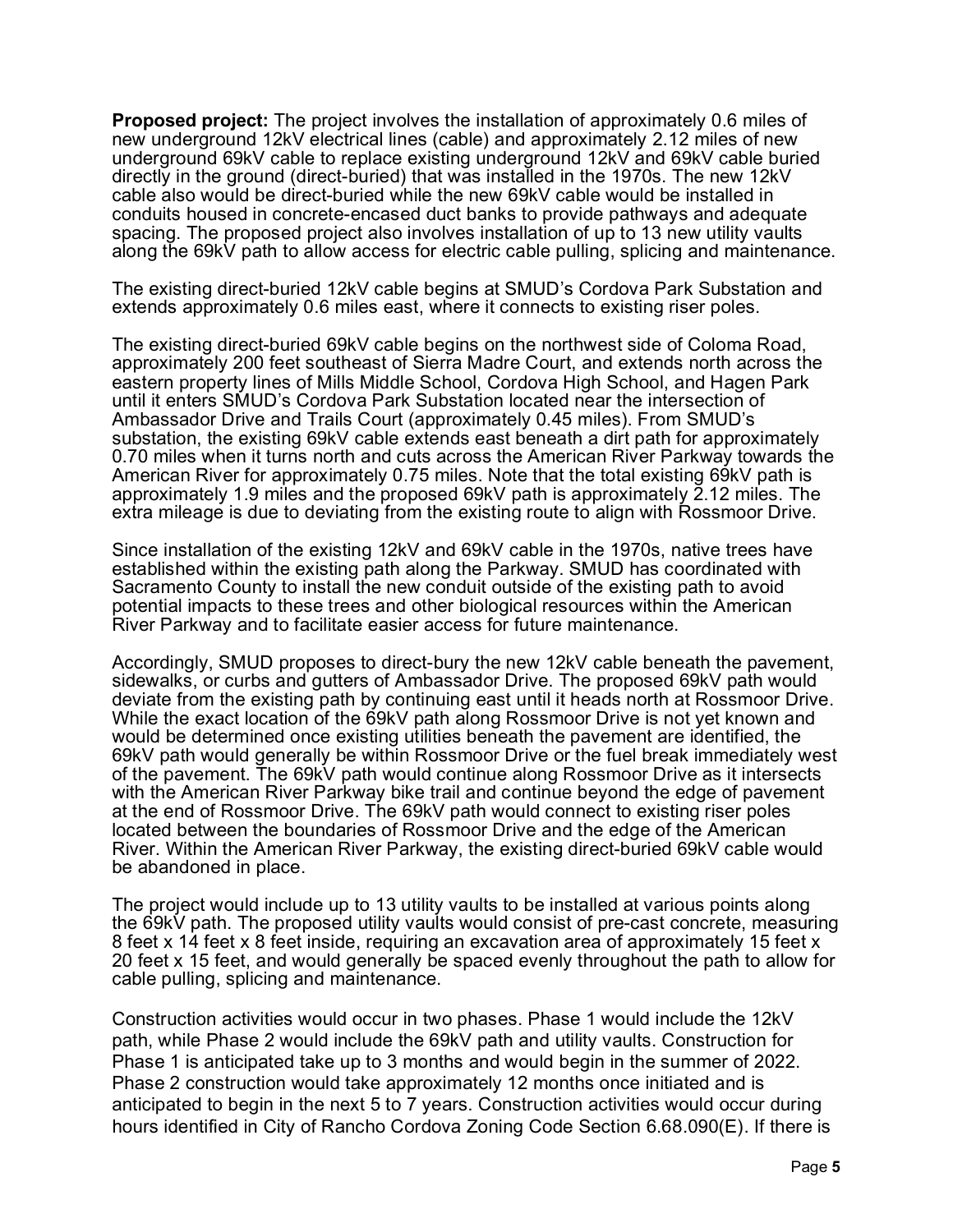a need for work to occur outside of these hours, SMUD will provide additional notification to customers adjacent to the project boundary.

Most construction would include open trenching to a maximum depth of 7 feet, though some deeper excavation may be necessary to avoid conflicts with existing utility lines. Removing water from the construction area (dewatering) may be necessary due to the high water-table of the area. SMUD would use Baker tanks and/or filtration bags, if needed, to treat water prior to discharge into the existing storm drain system, in a manner consistent with regulatory requirements. For the 12kV path, the 12kV cable would be direct-buried in the trenches. The 69kV electrical cable would be placed in a duct bank, which is a series of conduits encased in concrete. The trenches would then be backfilled with a cement-like slurry mixture or compacted aggregate base to the roadway subgrade elevation followed by replacement of the appropriate cover (e.g., pavement or dirt). Construction activities would generally be conducted in existing pathways or along the roadway and would include the temporary closure of footpaths and roads. Alternative routes of travel will be provided where feasible. Following construction activities each day, the open trenches would be covered, and equipment removed to allow safe use of footpaths roadways.

**Potential approvals and permits required:** Elements of the project could be subject to permitting and/or approval authority of other agencies. Potential permits required from other agencies could include:

## *State*

• **California Department of Transportation:** Permits for movement of oversized or excessive loads on state highways.

## *Local*

- **Sacramento Metropolitan Air Quality Management District (SMAQMD):** Authority to Construct/Permit to Operate pursuant to SMAQMD Regulation 2 (Rule 201 et seq.).
- **City of Rancho Cordova:**
	- Tree removal permit.
	- Encroachment permit.
- **County of Sacramento:** Encroachment permit.

**Probable environmental effects:** The EIR will describe the significant direct and indirect potential environmental impacts of the project. It also will evaluate the potential cumulative impacts of the project, defined as impacts that could be created as a result of the combination of the proposed project with other past, present, and reasonably foreseeable future projects causing related impacts. While not required by CEQA, the EIR will present a discussion of environmental justice issues related to the proposed project. SMUD anticipates that the project could result in the following potentially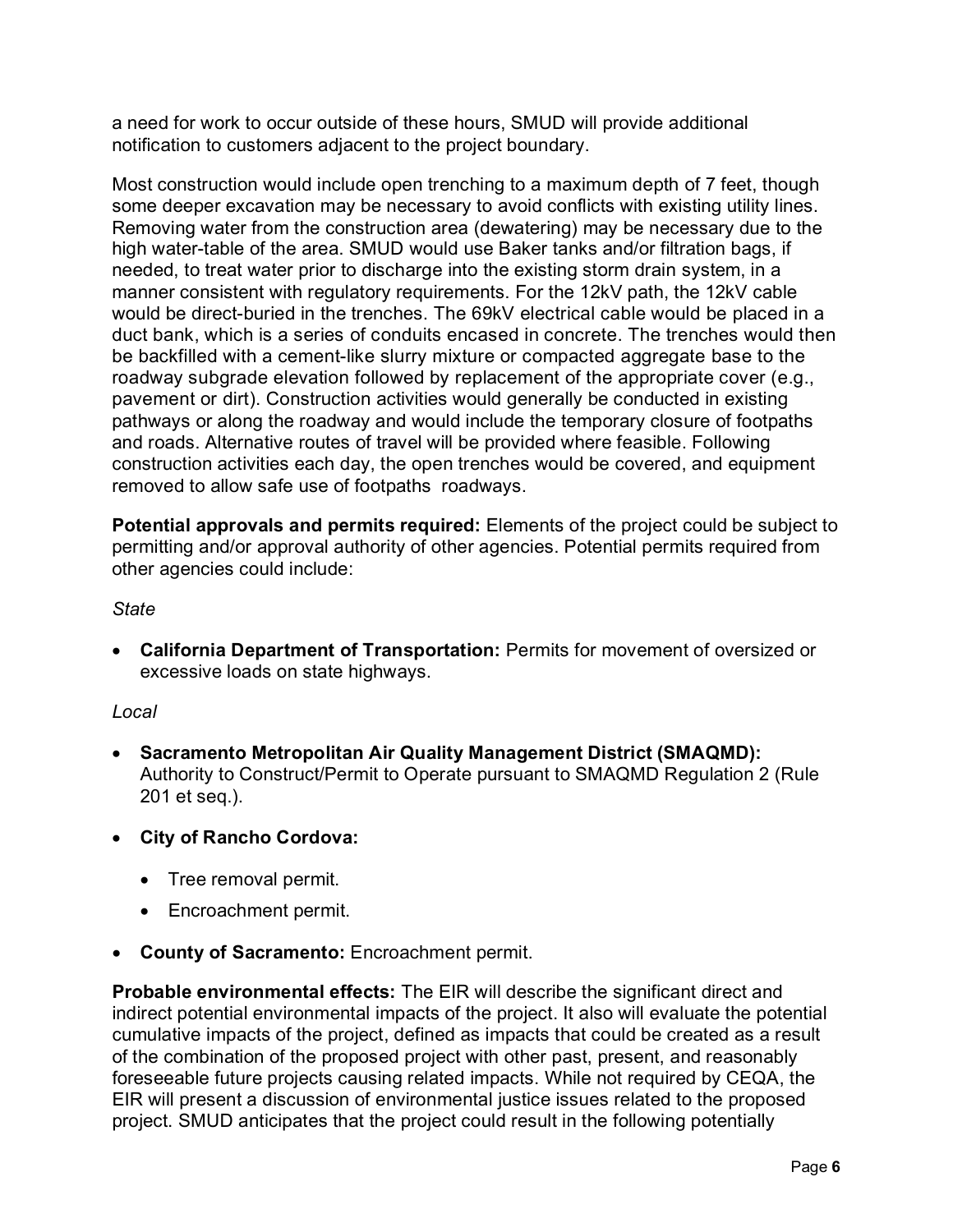significant environmental effects, which will be assessed and discussed in detail in the EIR. Feasible and practicable mitigation measures will be recommended to reduce any identified significant impacts.

- **Tribal Cultural Resources:** Potential disturbance of tribal cultural resources. This issue will be addressed in the EIR.
- **Cultural Resources:** Potential disturbances of known and unknown historic and/or archaeological resources. This issue will be addressed in the EIR.

SMUD anticipates that the project would not result in significant environmental impacts in the following resource areas, which therefore will not be discussed in detail in the EIR. Evaluation of impacts to the following resources will be presented in an Initial Study, which will be appended to the Draft EIR.

- **Aesthetics:** Where there are views of the American River and the adjacent American River Parkway, the proposed project would not change or degrade the existing visual character or introduce a new source of light or glare.
- **Agriculture and Forestry Resources:** The project would not result in any change in use or other physical environmental change to agricultural resources in the project area.
- **Air Quality:** Construction activities could result in emissions of criteria air pollutants and toxic air contaminants. SMUD will evaluate the anticipated construction emissions associated with the proposed project and adopt mitigation measures as necessary to reduce impacts to a less-than-significant level.
- **Biological Resources:** Construction activities could impact biological resources within the project paths. SMUD will evaluate the potential for effects on biological resources and adopt mitigation measures as necessary to reduce impacts to a lessthan-significant level.
- **Energy:** The project would help SMUD provide safe and reliable electrical service to its customers, without creating new or increased energy demand or wasteful, inefficient, or unnecessary energy consumption.
- **Geology and Soils:** Construction activities would disturb soil, possibly resulting in erosion or loss of topsoil. While effects related to seismicity may be possible, the project paths are in the Sacramento Valley, which has historically experienced a low level of seismic ground shaking. Given the project's close proximity to the American River, it is possible that previously undiscovered paleontological resources could be discovered. SMUD will evaluate potential effects and adopt mitigation measures as necessary to reduce impacts.
- **Greenhouse Gas Emissions:** activities would result in the generation of greenhouse gas (GHG) emissions from the use of heavy-duty off-road construction equipment and vehicle use during worker commutes. SMUD will evaluate the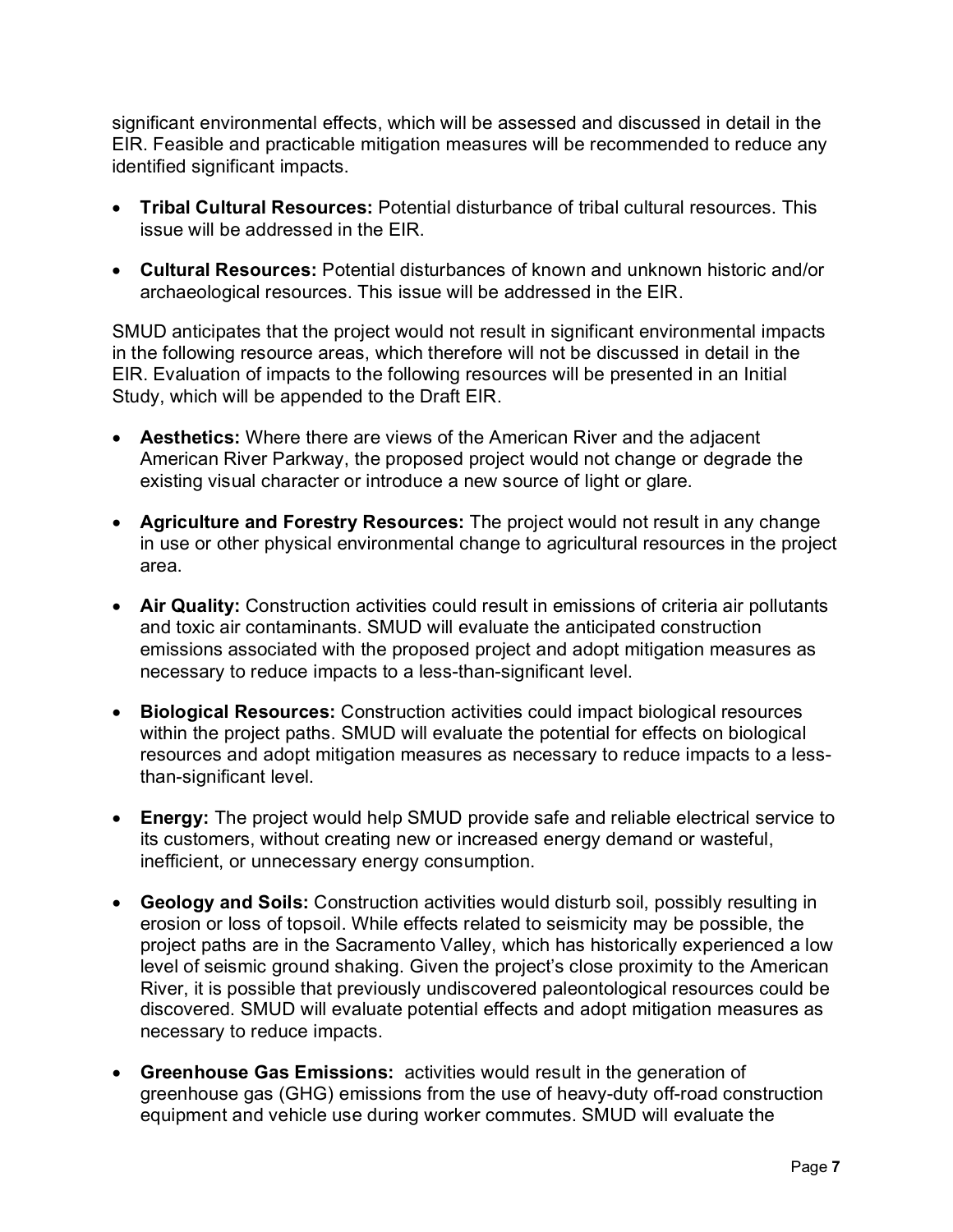potential for generation of GHG emissions and adopt mitigation measures as necessary to reduce GHG impacts to a less-than-significant level.

- **Hazards and Hazardous Materials:** Construction activities would involve the use of hazardous materials, such as fuels, solvents, gasoline, asphalt, and oil. SMUD will evaluate the potential for effects related to hazards and hazardous materials and adopt mitigation measures if needed to reduce impacts to a less-than-significant level.
- **Hydrology and Water Quality:** Project construction would involve earth-moving activities that could result in effects related to hydrology and water quality. Following construction, the project path would be returned to its pre-project condition.
- **Land Use and Planning:** The project would not physically divide and established community, nor would it conflict with land use plans, policies, or regulations.
- **Mineral Resources:** The City of Rancho Cordova includes areas of identified mineral deposits. SMUD will evaluate whether the project would result in impacts related to mineral resources and would adopt mitigation measures if needed to reduce impacts to a less-than-significant level.
- **Noise and Vibration:** There would be temporary noise and vibration impacts related to construction equipment. Following construction, the project path would be returned to its pre-project conditions and would not include new sources of noise or vibration. SMUD will evaluate the potential for impacts related to noise and vibration that would occur during project construction and would adopt mitigation measures if needed to reduce impacts to a less-than-significant level.
- **Population and Housing:** The project would not generate any new residents in the area or provide any new jobs within the Sacramento region.
- **Public Services:** The project would not generate any new residents to the area, so there would not be any effects related to fire protection, law enforcement, schools, or other public services.
- **Recreation:** The project would not generate any new residents or recreational users in the area. Project construction activities could require temporary detours of local trails, but any detours would be removed following project construction. SMUD will evaluate the potential for impacts related to recreation that would occur during project construction and would adopt mitigation measures if needed to reduce impacts to a less-than-significant level.
- **Traffic and Transportation:** The project would generate new vehicle trips during construction activities and could cause temporary disruptions to the local roadway network. SMUD will evaluate potential impacts related to traffic and transportation and will adopt mitigation measures as necessary to ensure that impacts would be reduced to a less-than-significant level.